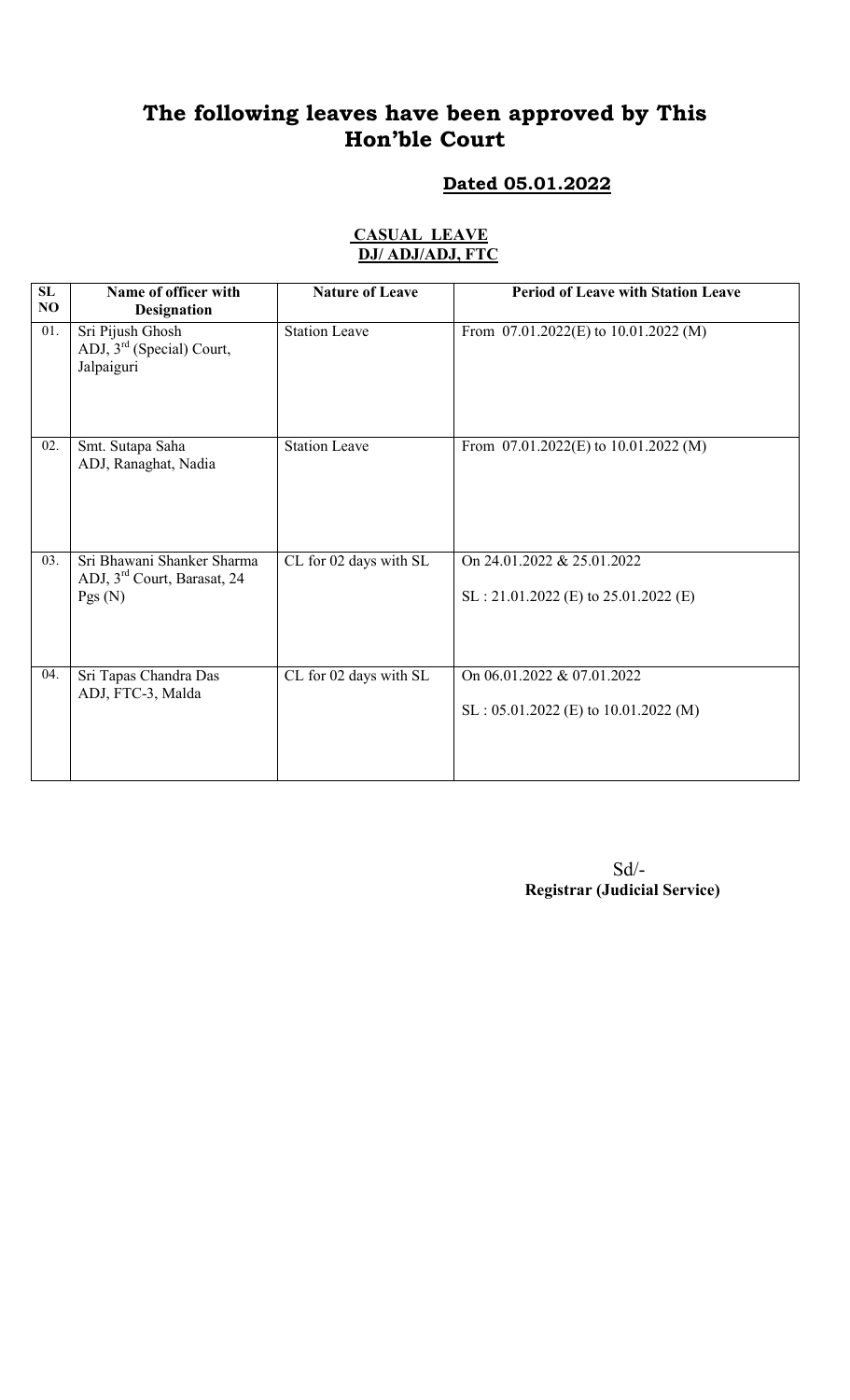### Dated 06.01.2022

#### CASUAL LEAVE DJ/ ADJ/ADJ, FTC

| SL<br>NO. | Name of officer with<br><b>Designation</b>                                         | <b>Nature of Leave</b> | <b>Period of Leave with Station Leave</b>                            |
|-----------|------------------------------------------------------------------------------------|------------------------|----------------------------------------------------------------------|
| 01.       | Sri Bimal Kanti Bera<br>ADJ, 1 <sup>st</sup> Court, Durgapur,<br>Paschim Bardhaman | <b>Station Leave</b>   | From $07.01.2022(E)$ to $10.01.2022(M)$                              |
| 02.       | Sri Rintu Sur<br>ADJ, FTC-II, Paschim<br>Medinipur                                 | CL for 01 day with SL  | On 15.01.2022<br>SL:<br>14.01.2022 (E) to 17.01.2022 (M)             |
| 03.       | Sri Arup Basu<br>DJ, Hooghly                                                       | CL for 01 day with SL  | On 07.01.2022<br>$SL : 06.01.2022$ (E) to $10.01.2022(M)$            |
| 04.       | Sri Arun Rai<br>ADJ, $2nd$ Court Howrah                                            | CL for 04 days with SL | From 24.01.2022 to 25.01.22<br>$SL:21.01.2022(E)$ to $25.01.2022(E)$ |

Sd/-

Registrar (Judicial Service)

# The following leaves have been approved by This Hon'ble Court

Dated 06.01.2022

### CASUAL LEAVE DJ/ ADJ/ADJ, FTC

| <b>SL</b><br>NO | Name of officer with<br><b>Designation</b>                       | <b>Nature of Leave</b> | <b>Period of Leave with Station Leave</b> |
|-----------------|------------------------------------------------------------------|------------------------|-------------------------------------------|
| 01              | Yasmin Ahmad<br>ADJ, 1 <sup>st</sup> Court, Paschim<br>Medinipur | $CL$ for 01 day        | On 04.01.2022                             |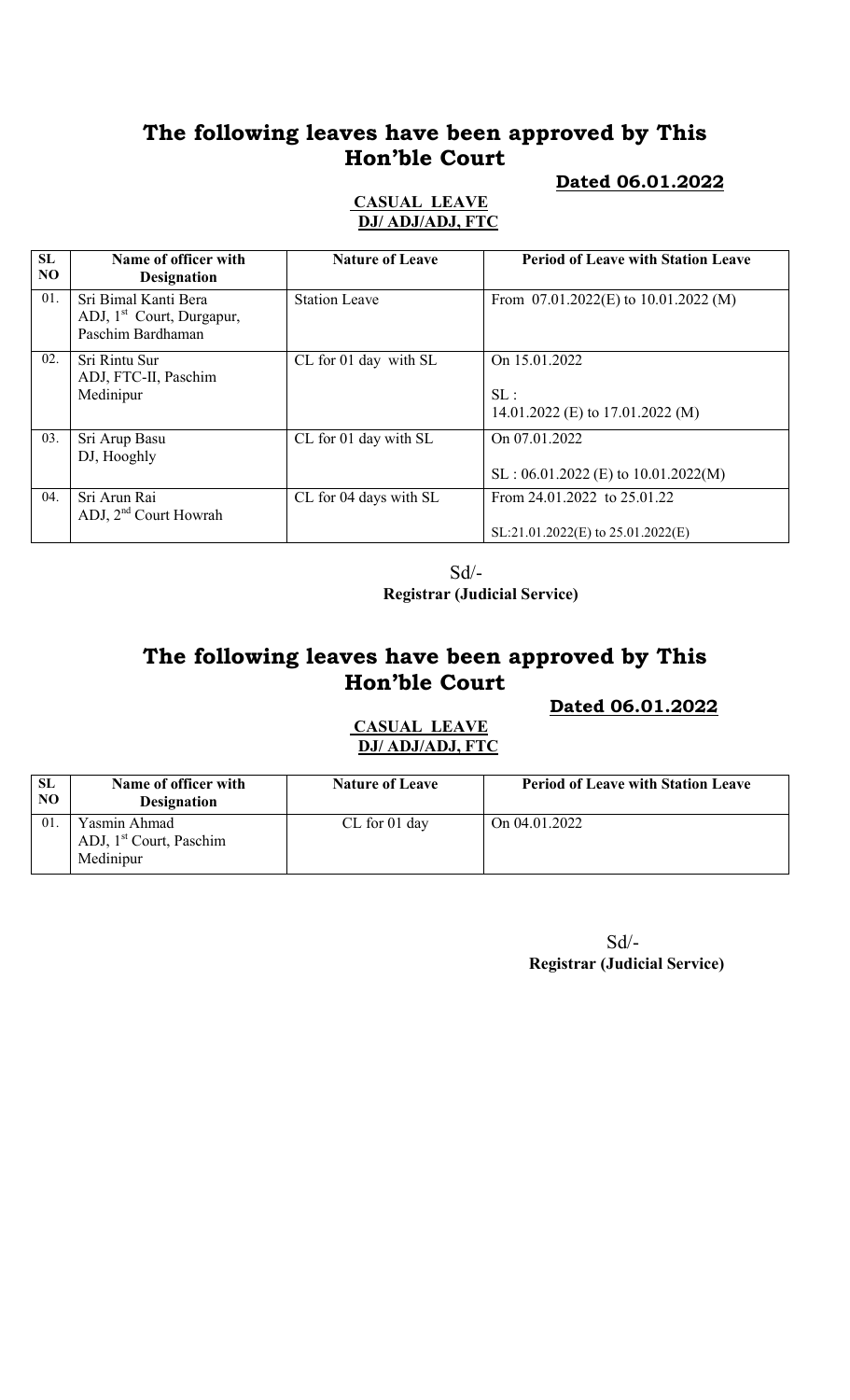# Dated 07.01.2022

#### CASUAL LEAVE DJ/ ADJ/ADJ, FTC

| SL<br>NO | Name of officer with Designation                                                | <b>Nature of Leave</b> | <b>Period of Leave with Station Leave</b>                            |
|----------|---------------------------------------------------------------------------------|------------------------|----------------------------------------------------------------------|
| 01.      | Sri Hemanta Sinha<br>ADJ, Dinhata, Cooch Behar                                  | SL                     | From $07.01.2022$ (E) to $10.01.2022$ (M)                            |
| 02.      | Sri Sandip Kumar Manna<br>ADJ, Baruipur, 24pgs(S)                               | CL for 01 day          | On 07.01.2022                                                        |
| 03.      | Sri Ambarish Ghosh<br>ADJ, Re-designated Court, Paschim<br>Medinipur            | CL for 01 day with SL  | On 07.01.2022<br>$SL:06.01.2022(E)$ to $10.01.2022(M)$               |
| 04.      | Smt. Smita Gaurisaria<br>ADJ, 1 <sup>st</sup> Court, Tamluk, Purba<br>Medinipur | <b>SL</b>              | SL:07.01.2022(E)<br>to 10.01.2022(M)                                 |
| 05.      | Smt. Dipali Shrivastwa (Sinha)<br>ADJ, FTC, Dubrajpur, Birbhum                  | CL for 03 days with SL | From 13.01.2022 to 15.01.2022<br>$SL:12.01.2022$ to to 17.01.2022(M) |
| 06.      | Sri Pradip Banerjee<br>ADJ, 3 <sup>rd</sup> Court, Berhampore,<br>Murshidabad   | <b>SL</b>              | $SL:08.01.2022(M)$ to $09.01.2022(N)$                                |
| 07.      | Sri Lilamoy Mondal<br>ADJ, 2 <sup>nd</sup> Court, Islampur, Uttar<br>Dinajpur   | <b>SL</b>              | SL:07.01.2022 (E) to 10.01.2022 (M)                                  |
| 08.      | Ms. Yogita Gaurisaria<br>ADJ, Nabadwip, Nadia                                   | <b>SL</b>              | SL:07.01.2022 (E) to 10.01.2022 (M)                                  |
| 09.      | Sri Bhaskar Bhattacharjee, ADJ, 1st<br>Court, Uluberia, Howrah                  | <b>SL</b>              | SL:07.01.2022 (E) to 10.01.2022 (M)                                  |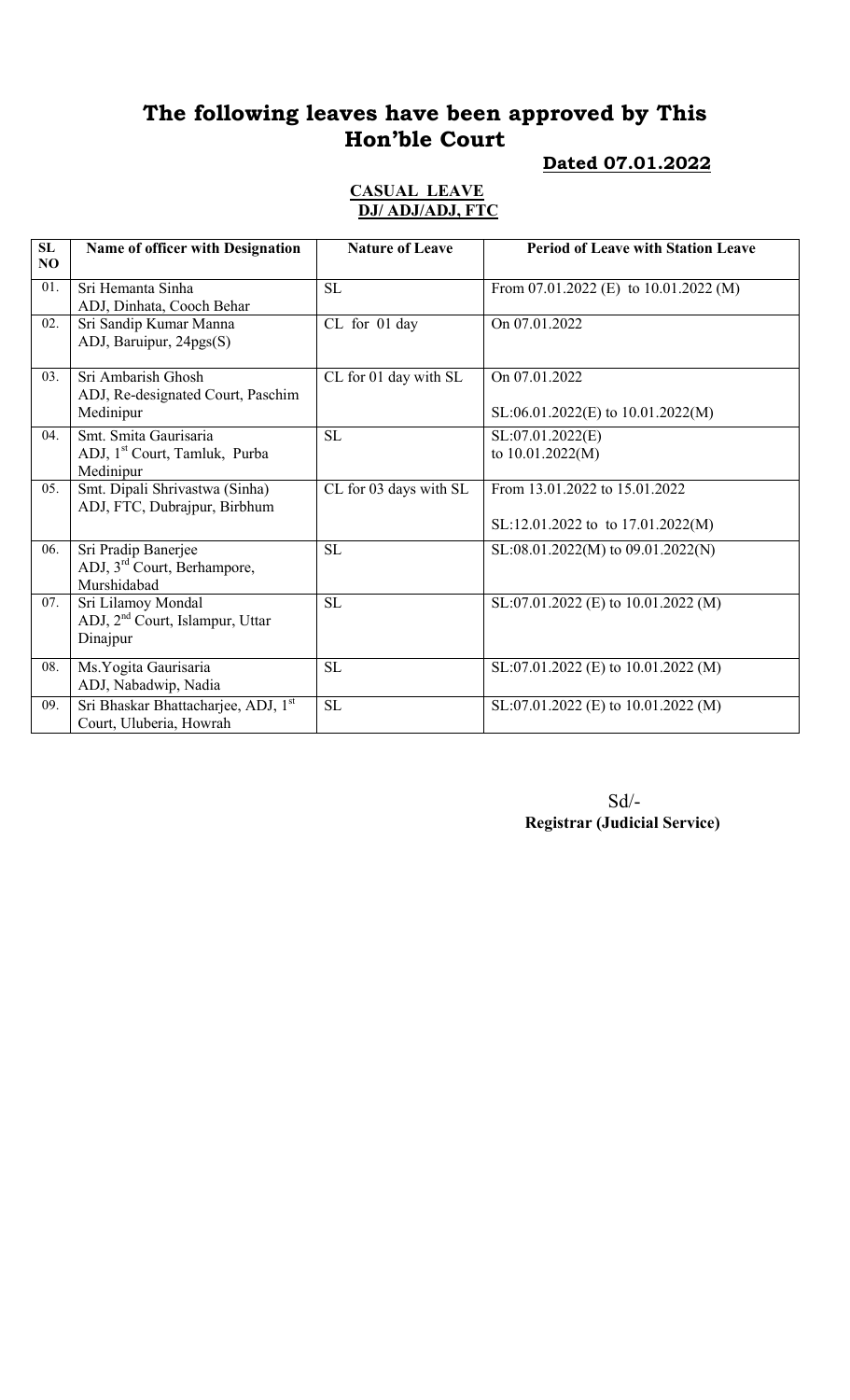# Dated 10.01.2022

#### CASUAL LEAVE DJ/ ADJ/ADJ, FTC

| SL<br>NO | Name of officer with<br><b>Designation</b>                      | <b>Nature of Leave</b> | <b>Period of Leave with Station Leave</b>                               |
|----------|-----------------------------------------------------------------|------------------------|-------------------------------------------------------------------------|
| 01.      | Sri Ananta Kumar Bardhan<br>ADJ, FTC-1, Bongaon,<br>24pgs(N)    | CL for 02 days with SL | On 10.01.2022 & 11.01.2022<br>SL: 07.01.2022 (E)<br>to 12.01.2022 (M)   |
| 02.      | Sri Duri Venkat Srinivas, ADJ,<br>4 <sup>th</sup> Court, Howrah | CL for 02 days with SL | On 24.01.2022 & 25.01.2022<br>SL: 21.01.2022 (E)<br>to $25.01.2022$ (E) |
| 03.      | Sri Nirvan Khesong<br>ADJ, Mathabhanga, Coochbehar              | CL for 01 day with SL  | On 10.01.2022<br>SL: 08.01.2022 (M) to 11.01.2022 (M)                   |
| 04.      | Sri Somnath Bhattacharyya<br>ADJ, Tehatta, Nadia                | CL for 02 days with SL | On 10.01.2022 & 11.01.2022<br>SL: 07.01.2022 (E)<br>to 12.01.2022 (M)   |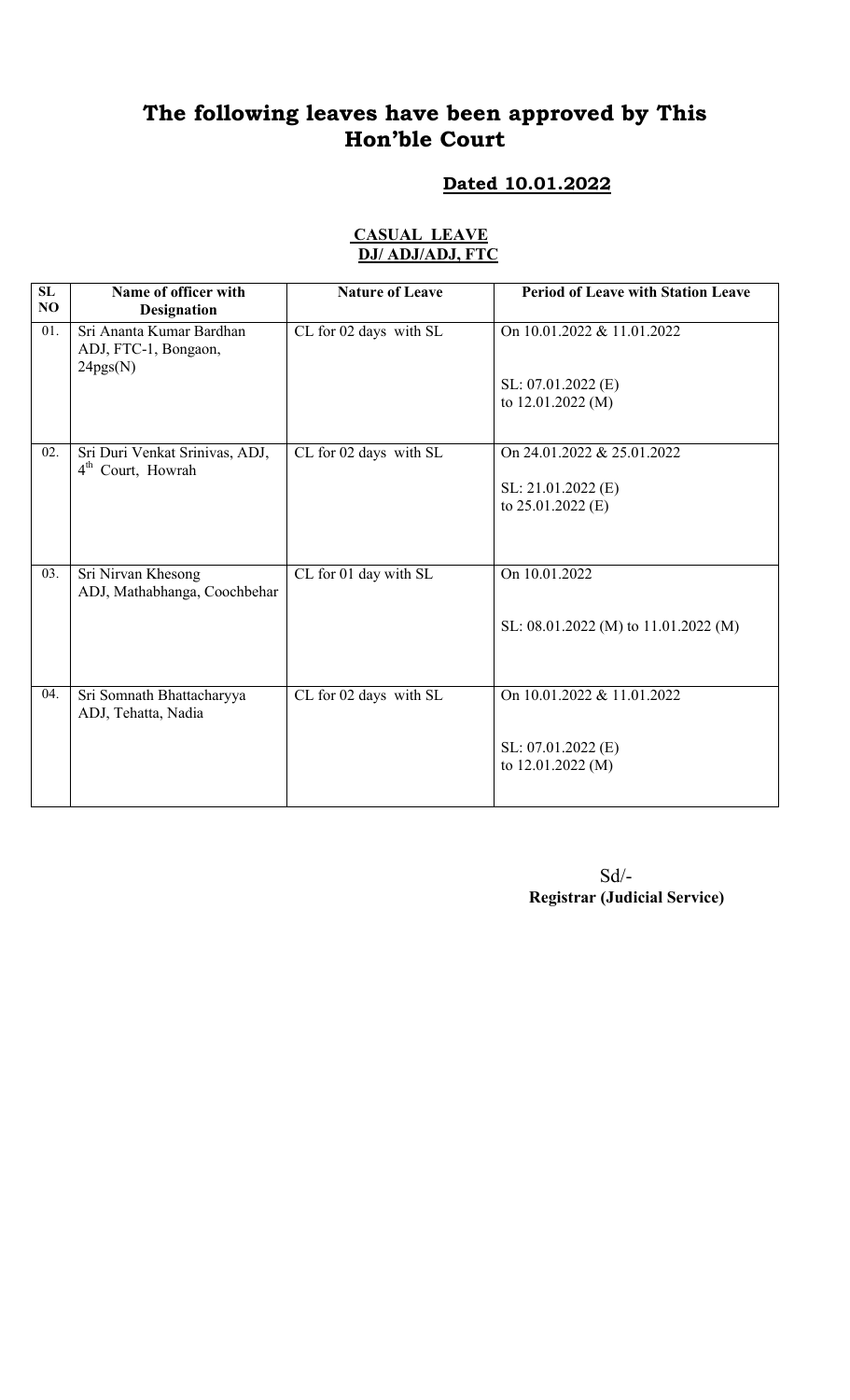#### Dated 10.01.2022

#### CASUAL LEAVE DJ/ ADJ/ADJ, FTC

| SL<br>NO          | Name of officer with<br><b>Designation</b>                                            | <b>Nature of Leave</b>                                        | <b>Period of Leave with Station Leave</b>                         |
|-------------------|---------------------------------------------------------------------------------------|---------------------------------------------------------------|-------------------------------------------------------------------|
| $\overline{01}$ . | Sri Dwijendra Nath Roy Barman<br>ADJ, 2 <sup>nd</sup> Court, Barrackpore,<br>24pgs(N) | CL for 01 day                                                 | On 21.12.2021                                                     |
| $02$ .            | Smt. Sangita Mukherjee<br>ADJ, FTC, Chandananagar,<br>Hooghly                         | CL for 05 days                                                | On 18.12.2021, 20.12.2021, 21.12.2021,<br>22.12.2021 & 23.12.2021 |
| 03.               | Sri Gopal Kishor Sinha<br>ADJ, $7th$ Court, Alipore,<br>24pgs(S)                      | $\overline{\text{Cancellation}}$ of CL for 02<br>days with SL | On 18.12.2021 & 20.12.2021<br>SL:17.12.2021(E) to 21.12.2021(M)   |
| 04.               | Sri Ashis Kumar Hazra<br>Judge, Spl Court-cum-ADJ,<br>Durgapur, Paschim Bardhaman     | Station Leave                                                 | SL:07.01.2022 (E)<br>to 10.01.2022 (M)                            |
| 0.5 <sub>1</sub>  | Mr. Ataur Rahman<br>ADJ, Bishnupur, Bankura                                           | <b>Station Leave</b>                                          | $SL:07.01.2022$ (E)<br>to 10.01.2022 (M)                          |
| 06.               | Sri Ajay Kumar Singh<br>Judge, Spl Court (E.C.Act)-<br>ADJ, Alipore, 24pgs(S)         | $\overline{\text{CL}}$ for 03 days                            | From 04.01.2022 to 06.01.2022                                     |
| 07.               | Sri Guru Das Biswas, ADJ, 2 <sup>nd</sup><br>Court, Berhampore,<br>Murshidabad        | <b>Station Leave</b>                                          | SL:07.01.2022(E)<br>to $10.01.2022(M)$                            |
| 08.               | Sri Kallol Chattopadhyay<br>ADJ, 14 <sup>th</sup> Court, Alipore, South<br>24 Pgs     | CL for 02 days                                                | On 04.01.2022 & 05.01.2022                                        |
| 09.               | Sri Supratim Dasgupta, ADJ, 5 <sup>th</sup><br>Court, Krishnagar, Nadia               | CL for 03 days                                                | From 04.01.2022 to 06.01.2022                                     |
| 10.               | Sri Tapas Kumar Mitra<br>ADJ, FTC-I, Purulia                                          | CL for 01 day                                                 | On 04.01.2022                                                     |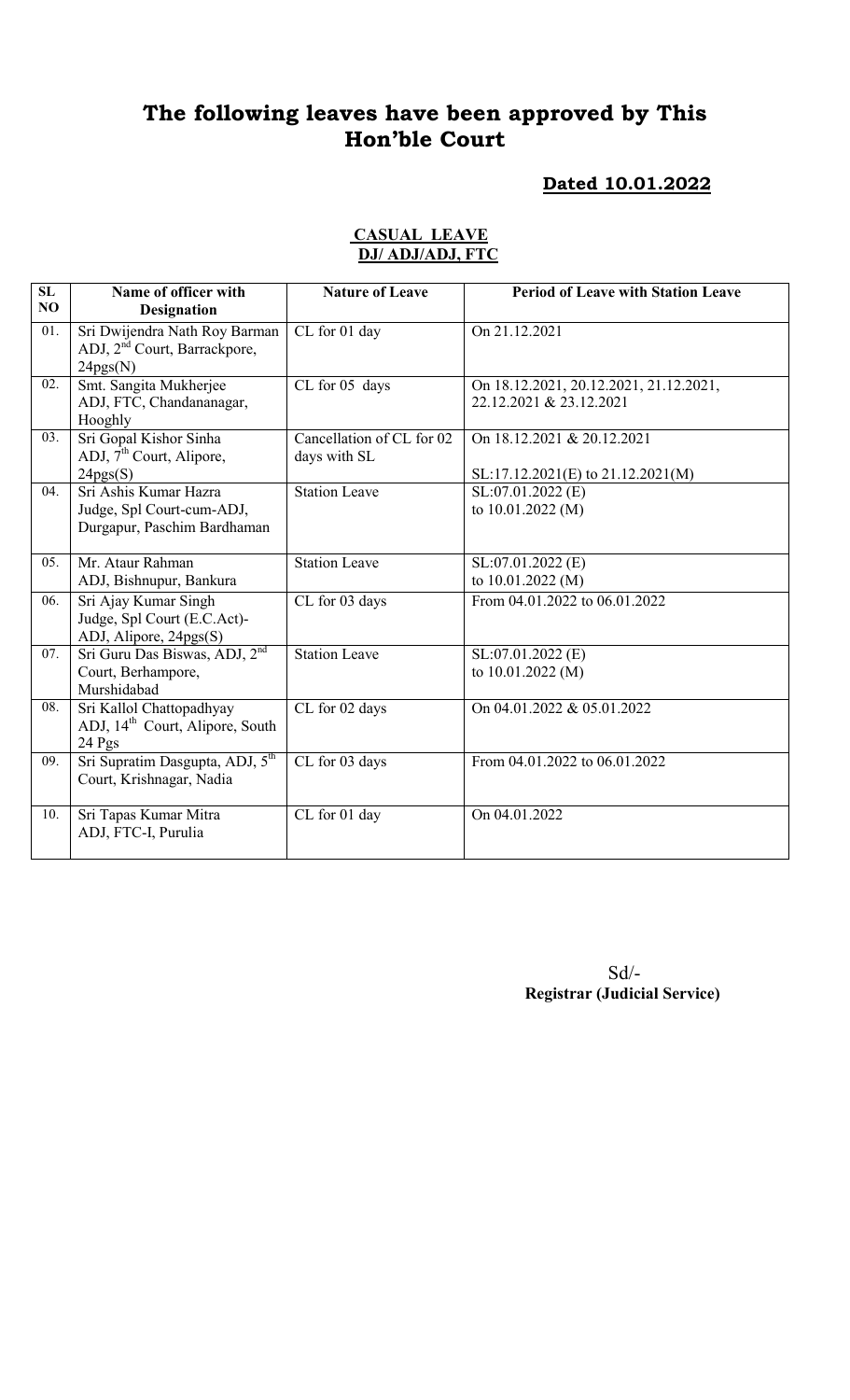#### Dated: 05.01.2022

# DJ/ADJ

| <b>SL</b><br>NO | Name of officer with<br><b>Designation</b>                                                              | <b>Nature of Leave</b> | <b>Period of Leave with Station Leave</b> |
|-----------------|---------------------------------------------------------------------------------------------------------|------------------------|-------------------------------------------|
| 01.             | Sri Gopal Kishor Sinha, ADJ,   Commuted Leave for 07 days<br>$7th$ Court, Alipore, South 24<br>Parganas |                        | From 18.12.2021 to 24.12.2021             |

### ADJ, FTC/ CJ(SD)

| SL<br>N <sub>O</sub> | Name of officer with<br><b>Designation</b>              | <b>Nature of Leave</b>     | <b>Period of Leave with Station Leave</b> |
|----------------------|---------------------------------------------------------|----------------------------|-------------------------------------------|
| 02.                  | Sri Sandip Chakrabarti, ADJ,<br>FTC, Rampurhat, Birbhum | Commuted Leave for 04 days | From 17.12.2021 to 20.12.2021             |

### ACJM

| SL.<br>NO | Name of officer with<br><b>Designation</b>                                  | <b>Nature of Leave</b>     | <b>Period of Leave with Station Leave</b> |
|-----------|-----------------------------------------------------------------------------|----------------------------|-------------------------------------------|
| 03.       | Sri Nirnaya Tamang, ACJM,<br>1 <sup>st</sup> Court, Baruipur, 24 Pgs<br>(S) | Commuted Leave for 05 days | From 08.12.2021 to 12.12.2021             |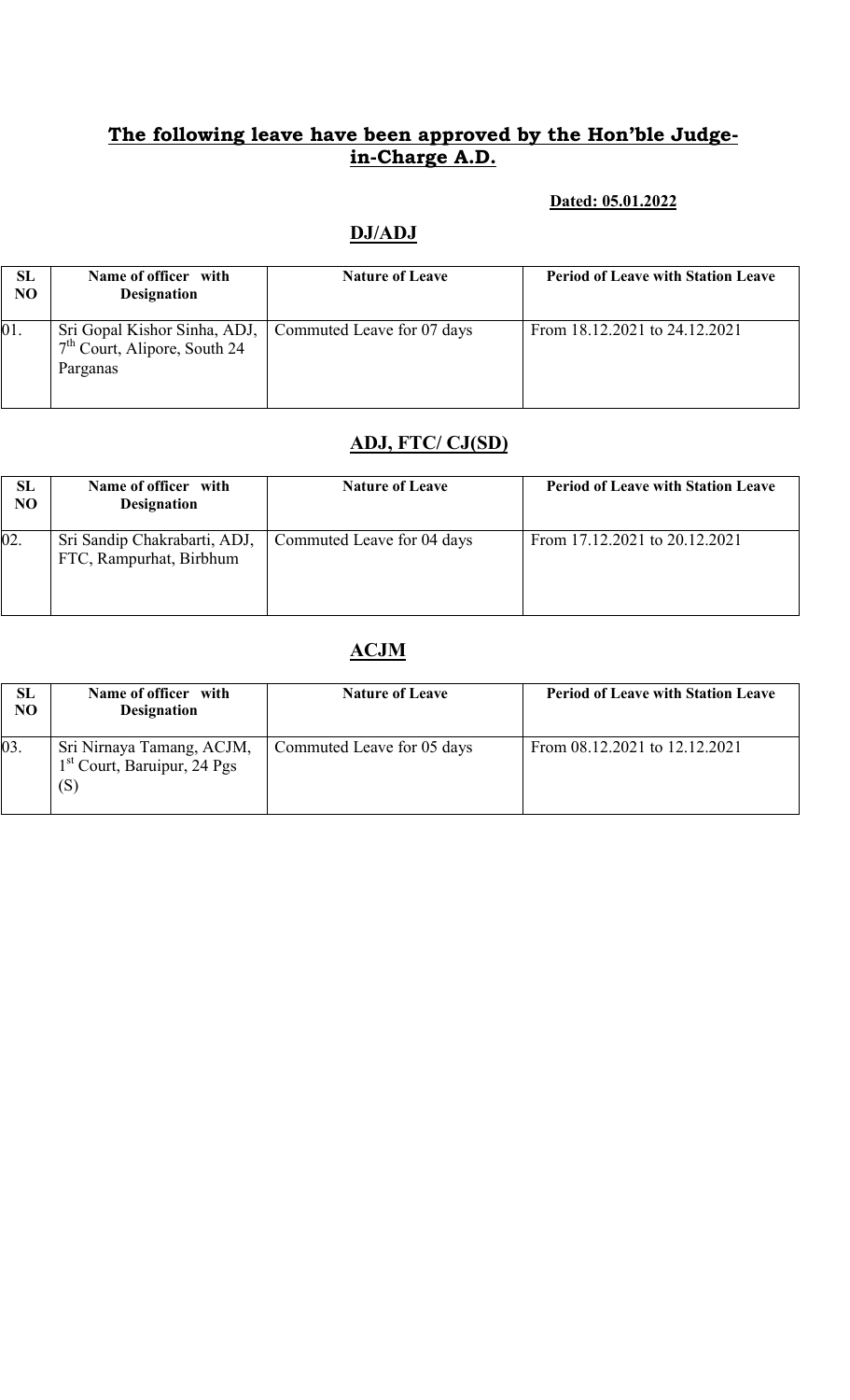### Dated: 05.01.2022

|                             | $\mathbf{C}\mathbf{J}(\mathbf{SD})$                                             |                          |                                           |  |  |
|-----------------------------|---------------------------------------------------------------------------------|--------------------------|-------------------------------------------|--|--|
| <b>SL</b><br>N <sub>O</sub> | Name of officer with<br><b>Designation</b>                                      | <b>Nature of Leave</b>   | <b>Period of Leave with Station Leave</b> |  |  |
| 01.                         | Sri Megh Dorji Moktan<br>$CJ(SD)$ , $5th$ Court, Alipore,<br>South 24- Parganas | Earned Leave for 05 days | From 17.01.2022 to 21.01.2022             |  |  |

|                             | JM                                                                                    |                          |                                           |  |
|-----------------------------|---------------------------------------------------------------------------------------|--------------------------|-------------------------------------------|--|
| <b>SL</b><br>N <sub>O</sub> | Name of officer<br>with Designation                                                   | <b>Nature of Leave</b>   | <b>Period of Leave with Station Leave</b> |  |
| 02.                         | Smt. Manali<br>Samanta<br>JM, $6^{th}$ Court,<br>Asansol, Paschim<br>Bardhaman.       | Earned Leave for 05 days | From 07.02.2022 to 11.02.2022             |  |
| 03.                         | Sri Abhishek<br>Manna<br>JM, $3^{\text{rd}}$ Court,<br>Asansol, Paschim<br>Bardhaman. | Earned Leave for 05 days | From 07.02.2022 to 11.02.2022             |  |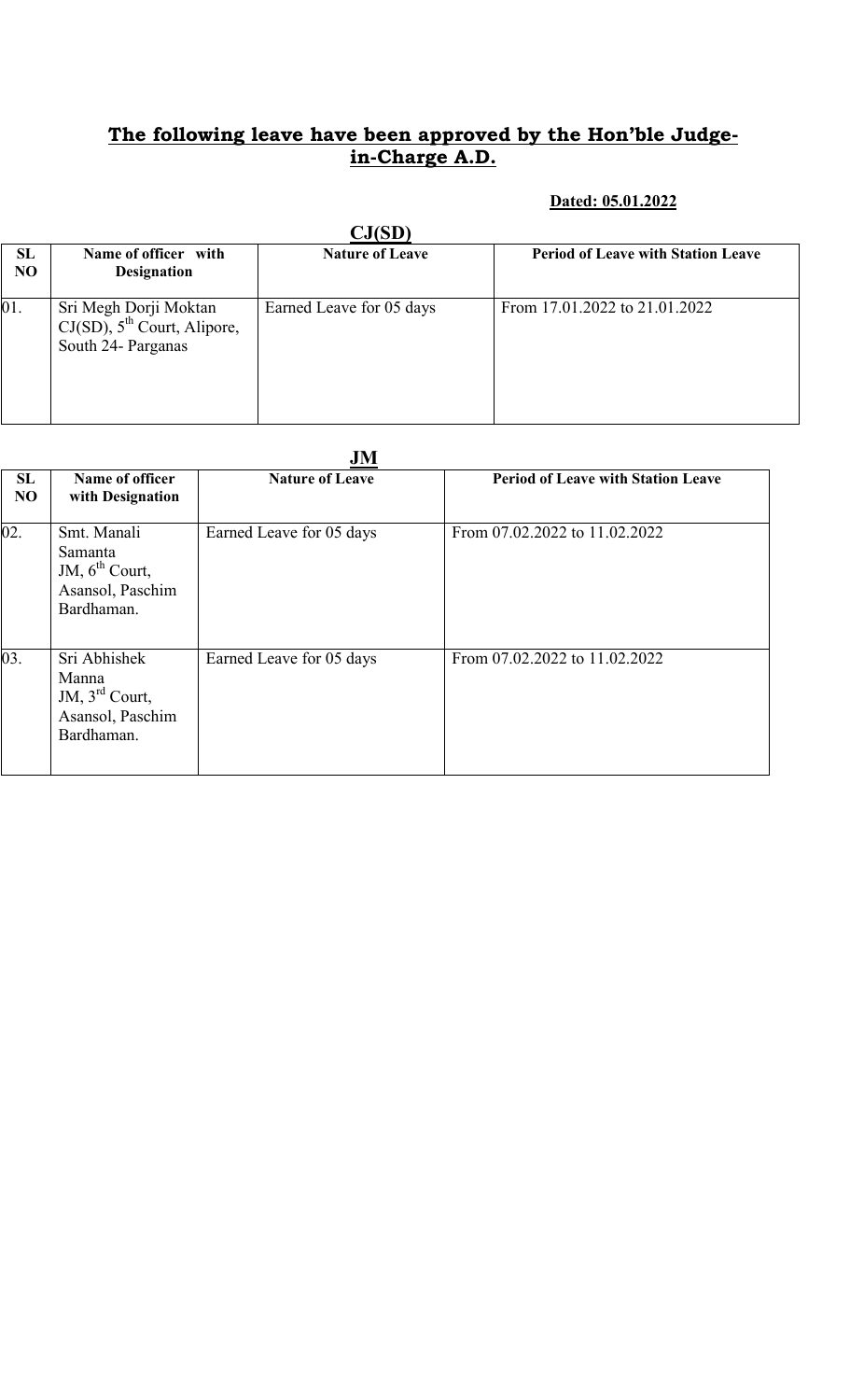#### Dated: 06.01.2022

### DJ/ADJ

| SL<br>N <sub>O</sub> | Name of officer with<br><b>Designation</b>  | <b>Nature of Leave</b>   | <b>Period of Leave with Station Leave</b> |
|----------------------|---------------------------------------------|--------------------------|-------------------------------------------|
| 01.                  | Sri Sujay Sengupta, ADJ,<br>Bolpur, Birbhum | Earned Leave for 14 days | From 06.12.2021 to 19.12.2021             |

### ADJ, FTC/CJ(SD)

| <b>SL</b><br>N <sub>O</sub> | Name of officer with<br><b>Designation</b>                                          | <b>Nature of Leave</b>     | <b>Period of Leave with Station Leave</b> |
|-----------------------------|-------------------------------------------------------------------------------------|----------------------------|-------------------------------------------|
| 02.                         | Sri Himanil Bhattacharjee<br>$CJ(SD)$ , 1 <sup>st</sup> Court, Paschim<br>Medinipur | Earned Leave for 05 days   | From 20.12.2021 to 24.12.2021             |
| 03.                         | Sri Pukar Pradhan,<br>$CJ(SD)$ , 1 <sup>st</sup> Addl. Court,<br>Purba Bardhaman    | Commuted Leave for 12 days | From 13.12.2021 to 24.12.2021             |

### JM

| SL<br>N <sub>O</sub> | Name of officer with<br><b>Designation</b>                                       | <b>Nature of Leave</b>     | <b>Period of Leave with Station Leave</b> |
|----------------------|----------------------------------------------------------------------------------|----------------------------|-------------------------------------------|
| 04.                  | Smt. Soma Das<br>Principal Magistrate,<br>Juvenile Justice Board,<br>Cooch Behar | Earned Leave for 03 days   | From 28.12.2021 to 30.12.2021             |
| 05.                  | Smt. Sananda Hajra<br>JM, 3 <sup>rd</sup> Court, Tamluk,<br>Purba Medinipur      | Commuted Leave for 14 days | From 13.12.2021 to 26.12.2021             |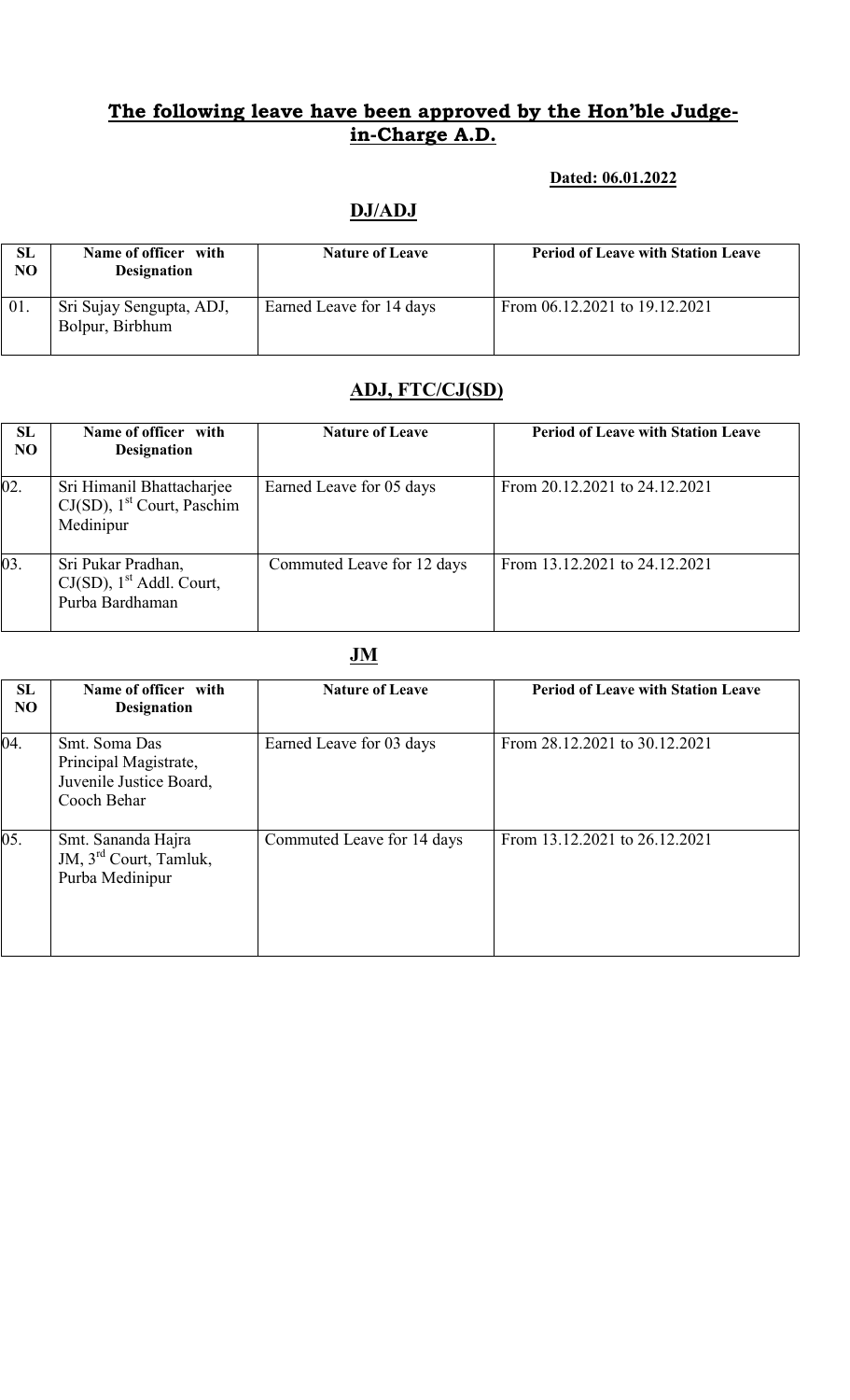### Dated: 06.01.2022

## DJ/ADJ

| <b>SL</b><br>NO | Name of officer with<br><b>Designation</b>                        | <b>Nature of Leave</b>   | <b>Period of Leave with Station Leave</b> |
|-----------------|-------------------------------------------------------------------|--------------------------|-------------------------------------------|
| 01.             | Sri Pijush Ghosh<br>ADJ, $3rd$ Spl. Court,<br>Jalpaiguri          | Earned Leave for 06 days | From 24.01.2022 to 29.01.2022             |
| 02.             | Sri Gopal Kumar<br>Dalmia<br>ADJ, 1 <sup>st</sup> Court, Siliguri | Earned Leave for 09 days | From 17.01.2022 to 25.01.2022             |

# CJM/ACJM

| SL<br>NO | Name of officer with<br><b>Designation</b>                         | <b>Nature of Leave</b>   | <b>Period of Leave with Station Leave</b> |
|----------|--------------------------------------------------------------------|--------------------------|-------------------------------------------|
| 03.      | Sri Anupam Sarkar,<br>Registrar, Civil Court,<br>Paschim Medinipur | Earned Leave for 04 days | From 12.01.2022 to 15.01.2022             |

# $CJ(JD)$

| SL<br>NO | Name of officer with<br><b>Designation</b>                          | <b>Nature of Leave</b>   | <b>Period of Leave with Station Leave</b> |
|----------|---------------------------------------------------------------------|--------------------------|-------------------------------------------|
| 04.      | Miss. Aishwarya Deb<br>$CJ(JD)$ , 1 <sup>st</sup> Court,<br>Sealdah | Earned Leave for 20 days | From 20.01.2022 to 08.02.2022             |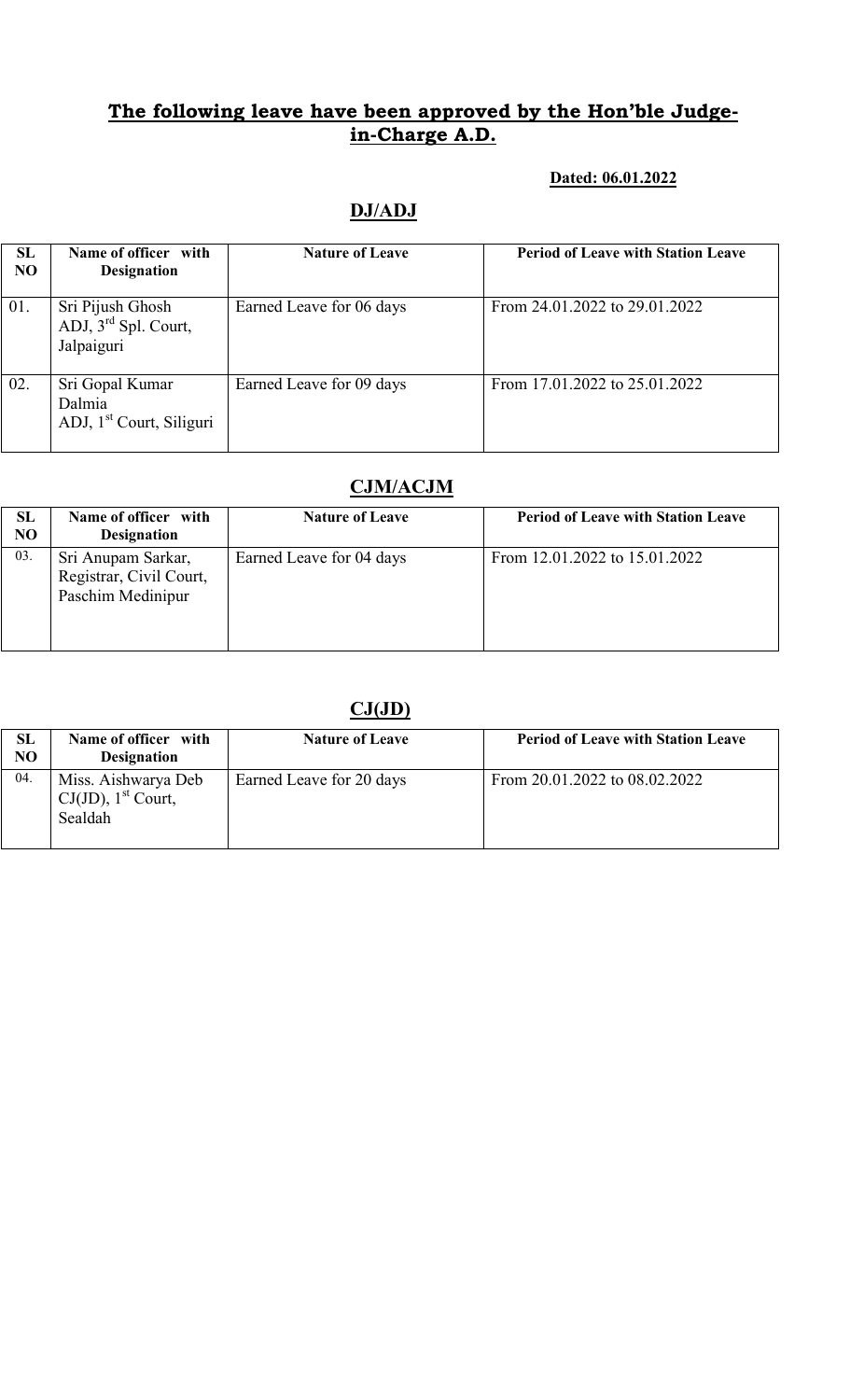#### Dated: 07.01.2022

### DJ/ADJ

| SL<br>NO | Name of officer with<br><b>Designation</b>                     | <b>Nature of Leave</b>     | <b>Period of Leave with Station Leave</b> |
|----------|----------------------------------------------------------------|----------------------------|-------------------------------------------|
| 01.      | Sri Sandip Kumar Manna,<br>ADJ, Baruipur, South 24<br>Parganas | Commuted Leave for 13 days | From 09.12.2021 to 21.12.2021             |

### ADJ, FTC/CJ(SD)

| SL<br>NO | Name of officer with<br><b>Designation</b>                                | <b>Nature of Leave</b>   | <b>Period of Leave with Station Leave</b> |
|----------|---------------------------------------------------------------------------|--------------------------|-------------------------------------------|
| 02.      | Sri Ananta Kumar<br>Bardhan, ADJ, FTC I,<br>Bongaon, North 24<br>Parganas | Earned Leave for 06 days | From 16.09.2021 to 21.09.2021             |

# **CJM**

| SL<br>N <sub>O</sub> | Name of officer with<br><b>Designation</b>               | <b>Nature of Leave</b>  | <b>Period of Leave with Station Leave</b> |
|----------------------|----------------------------------------------------------|-------------------------|-------------------------------------------|
| 03.                  | Sri Debasis Chowdhuri<br>CJM, Tamluk, Purba<br>Medinipur | Earned Leave for 01 day | On 27.12.2021                             |
|                      |                                                          | Earned Leave for 01 day | On 31.12.2021                             |

|                        | JM                                                                          |                          |                                           |  |  |
|------------------------|-----------------------------------------------------------------------------|--------------------------|-------------------------------------------|--|--|
| <b>SL</b><br><b>NO</b> | Name of officer with<br><b>Designation</b>                                  | <b>Nature of Leave</b>   | <b>Period of Leave with Station Leave</b> |  |  |
| 04.                    | Smt. Satarupa Roy,<br>JM,1 <sup>st</sup> Court, Contai,<br>Purba Medinipore | Earned Leave for 02 days | From 27.12.2021 to 28.12.2021             |  |  |

### **IM**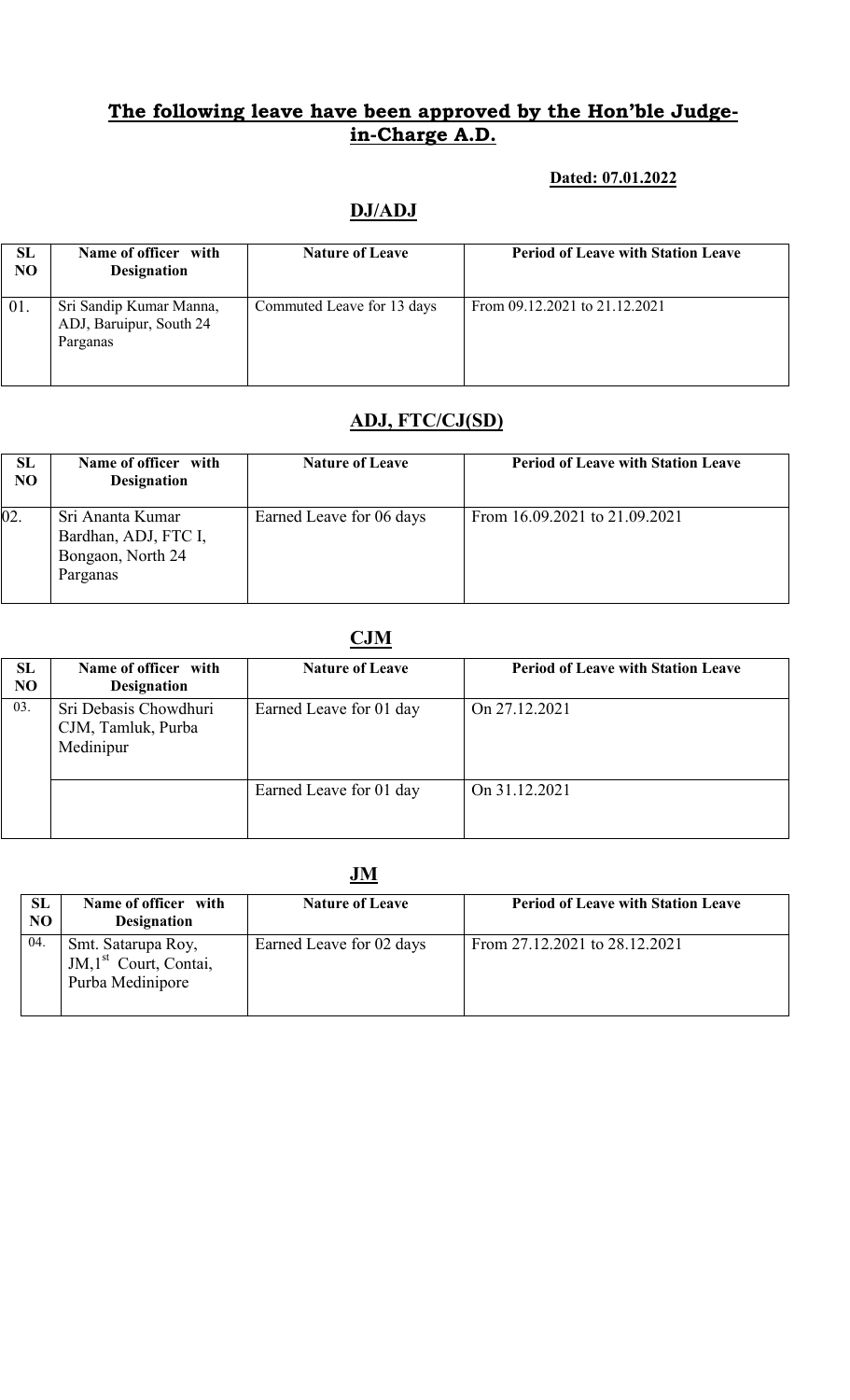#### Dated: 07.01.2022

# $CJ(JD)$

| SL<br>N <sub>O</sub> | Name of officer with<br><b>Designation</b>            | <b>Nature of Leave</b>   | <b>Period of Leave with Station Leave</b> |
|----------------------|-------------------------------------------------------|--------------------------|-------------------------------------------|
| 01.                  | Ms. Disha Barai, CJ $(JJD)$ , $2nd$<br>Court, Purulia | Earned Leave for 02 days | From 24.01.2022 to 25.01.2022             |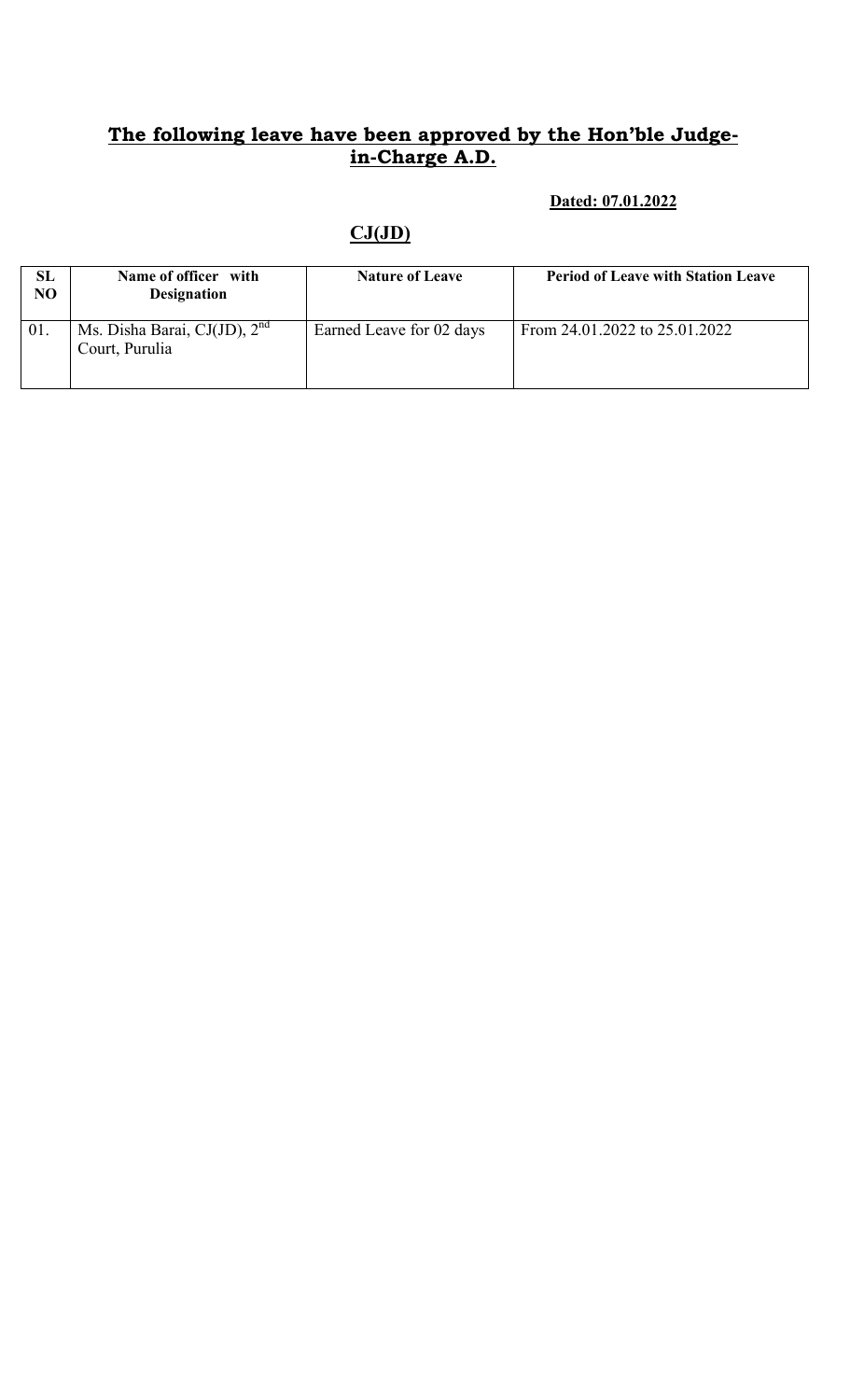#### Dated: 10.01.2022

|          | ACJM                                       |                         |                                           |  |  |
|----------|--------------------------------------------|-------------------------|-------------------------------------------|--|--|
| SL<br>NO | Name of officer with<br><b>Designation</b> | <b>Nature of Leave</b>  | <b>Period of Leave with Station Leave</b> |  |  |
| 01.      | Sri Pabitra Sen<br>ACJM, Kalyani, Nadia    | Earned Leave for 01 day | On 01.12.2021                             |  |  |

|                             | JM                                                                |                                              |                                           |  |
|-----------------------------|-------------------------------------------------------------------|----------------------------------------------|-------------------------------------------|--|
| <b>SL</b><br>N <sub>O</sub> | Name of officer with<br><b>Designation</b>                        | <b>Nature of Leave</b>                       | <b>Period of Leave with Station Leave</b> |  |
| 02.                         | Nasrina Parveen, JM, 2 <sup>nd</sup> Court,<br>Serampore, Hooghly | Earned Leave for 09 days                     | From 16.12.2021 to 24.12.2021             |  |
| 03.                         | Zeba Perveen<br>JM, $7th$ Court, Howrah                           | Commuted Leave for 15 days                   | Fom 16.12.2021 to 30.12.2021              |  |
| 04.                         | Smt. Keya Mandal (Raha)<br>JM, 2 <sup>nd</sup> Court, Malda       | Extension of Child Care Leave for 16<br>days | From 14.12.2021 to 29.12.2021             |  |

| CJ(JD)          |                                                                            |                              |                                           |  |  |  |  |
|-----------------|----------------------------------------------------------------------------|------------------------------|-------------------------------------------|--|--|--|--|
| <b>SL</b><br>NO | Name of officer with<br><b>Designation</b>                                 | <b>Nature of Leave</b>       | <b>Period of Leave with Station Leave</b> |  |  |  |  |
| 05.             | Smt. Anwesha Chatterjee, CJ<br>$(JD)$ , $2nd$ court, Serampore,<br>Hooghly | Earned Leave for 02 days     | From 21.12.2021 to 22.12.2021             |  |  |  |  |
| 06.             | Sri Sneha Basu, CJ(JD), $3^{\text{rd}}$<br>Court,<br>Serampore, Hooghly    | Commuted Leave for 03 days   | From 02.12.2021 to 04.12.2021             |  |  |  |  |
| 07.             | Sk Abid Ali<br>$CJ(JD)$ , 1 <sup>st</sup> Court, Basirhat, 24<br>Pgs(N)    | Quarantine Leave for 20 days | From 23.05.2021 to 11.06.2021             |  |  |  |  |
| 08.             | Smt. Annu Gupta<br>$CJ(JD)$ , $2nd$ Court, Kandi,<br>Murshidabad           | Earned Leave for 02 days     | From 03.01.2022 to 04.01.2022             |  |  |  |  |